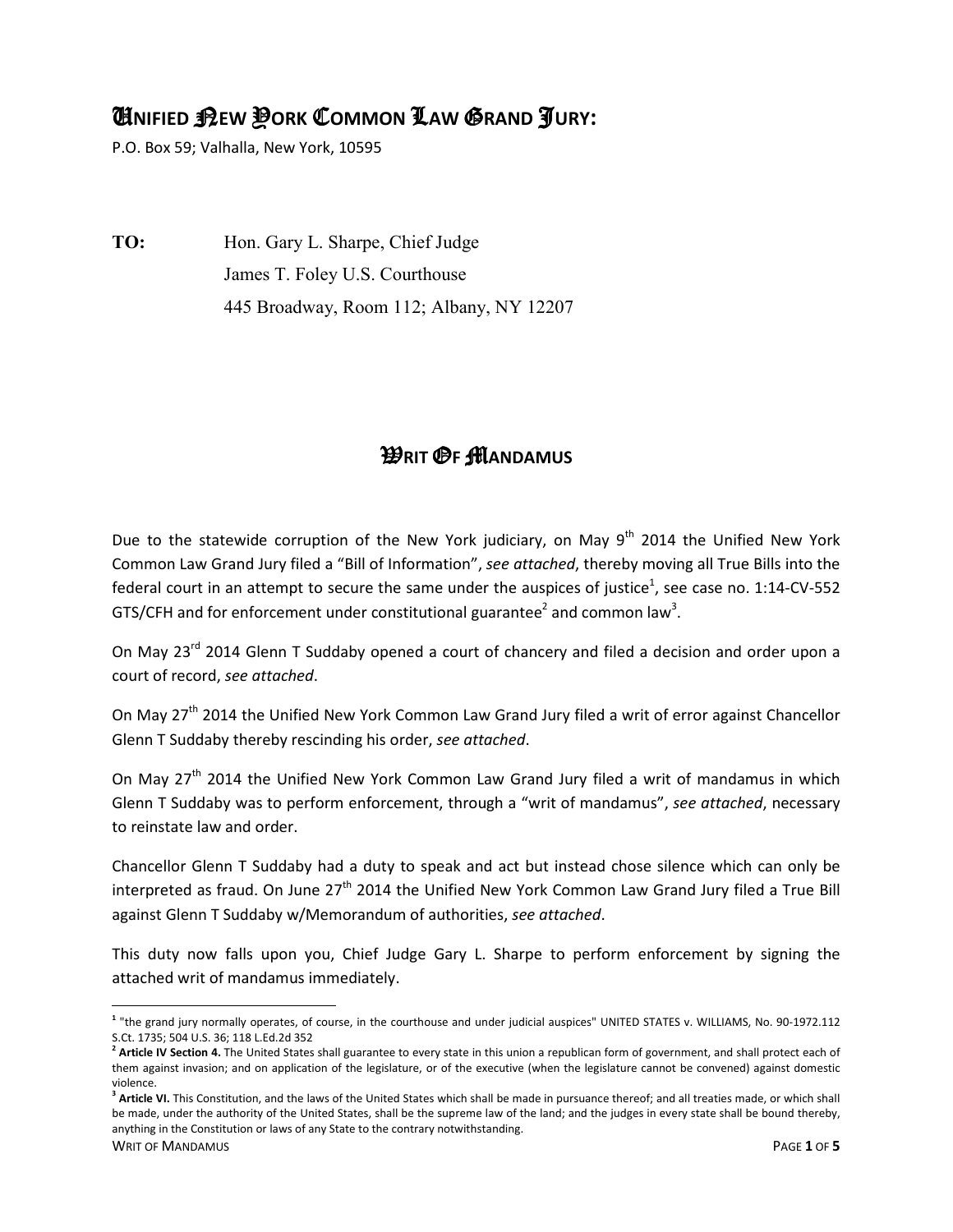We the Tribunal under seal and our own authority protected by the  $5<sup>th</sup>$  Amendment's Common Law, move the aforesaid district court to perform enforcement, through a "writ of mandamus", *see attached*, necessary to reinstate law and order, thereby directing all State, County, City, Town, and Villages Judges, court clerks, county clerks, county Sheriffs and United States Marshals as follows:

All judges are to obey the "law of the land", i.e. common law, specifically defined in the Constitution for the united States of America, Article VI Clause 2.

All State, County, City, Town, and Village Judges are to obey under penalty of 18 USC § 2071<sup>4</sup>, law of the land, and are not to conceal, remove, mutilate any record, proceeding, paper, document, or other thing filed with the court clerk or county clerk by the Common Law Grand Jury.

All State, County, City, Town, and Village Judges are to obey under penalty of 18 USC §1512<sup>5</sup>, law of the land, are not to alter, destroy, mutilate, or conceal an object with intent to impair the object's integrity or availability for use in an official proceeding; or intimidate, threaten, or corruptly persuades another person to withhold a record, document, or other object, from an official proceeding; or obstructs, influences, or impedes any official proceeding.

All clerks under penalty of 18 USC § 2071, law of the land, are not to conceal, remove, mutilate any record, proceeding, paper, document, or other thing filed with the court or county.

All clerks under penalty of 18 USC § 2076<sup>6</sup>, law of the land, are to file and are not to refuses or neglects to make or forward any report, certificate, statement, or document as required by law.

The Sheriff took an oath to support and defend the United States Constitution, consequently as per Article VI clause 2 the Laws of the United States are to be obeyed. Therefore upon a sworn affidavit and or under seal of the 5<sup>th</sup> Amendments Common Law Grand Jury concerning violations, by judges and clerks, of 18 USC § 2071, 18 USC §1512, 18 USC § 2071, 18 USC § 2076 or any other law of the United states of America are to arrest the same for said offences.

-

**<sup>4</sup> 18 USC § 2071 -** Concealment, removal, or mutilation generally (a) Whoever willfully and unlawfully conceals, removes, mutilates, obliterates, or destroys, or attempts to do so, or, with intent to do so takes and carries away any record, proceeding, map, book, paper, document, or other thing, filed or deposited with any clerk or officer of any court of the United States, or in any public office, or with any judicial or public officer of the United States, shall be fined under this title or imprisoned not more than three years, or both. (b) Whoever, having the custody of any such record, proceeding, map, book, document, paper, or other thing, willfully and unlawfully conceals, removes, mutilates, obliterates, falsifies, or destroys the same, shall be fined under this title or imprisoned not more than three years, or both; and shall forfeit his office and be disqualified from holding any office under the United States. As used in this subsection, the term "office" does not include the office held by any person as a retired officer of the Armed Forces of the United States.

**<sup>5</sup> 18 USC §1512** (b) Whoever knowingly uses intimidation, threatens, or corruptly persuades another person, or attempts to do so, or engages in misleading conduct toward another person, with intent to - (1) influence, delay, or prevent the testimony of any person in an official proceeding; (2) cause or induce any person to -- (A) withhold testimony, or withhold a record, document, or other object, from an official proceeding; (B) alter, destroy, mutilate, or conceal an object with intent to impair the object's integrity or availability for use in an official proceeding; … shall be fined under this title or imprisoned not more than 20 years, or both. (3) … (c) Whoever corruptly—(1) alters, destroys, mutilates, or conceals a record, document, or other object, or attempts to do so, with the intent to impair the object's integrity or availability for use in an official proceeding; or (2) otherwise obstructs, influences, or impedes any official proceeding, or attempts to do so, shall be fined under this title or imprisoned not more than 20 years, or both.

**<sup>6</sup> 18 USC § 2076 -** Clerk is to file. Whoever, being a clerk of a district court of the United States, willfully refuses or neglects to make or forward any report, certificate, statement, or document as required by law, shall be fined under this title or imprisoned not more than one year, or both.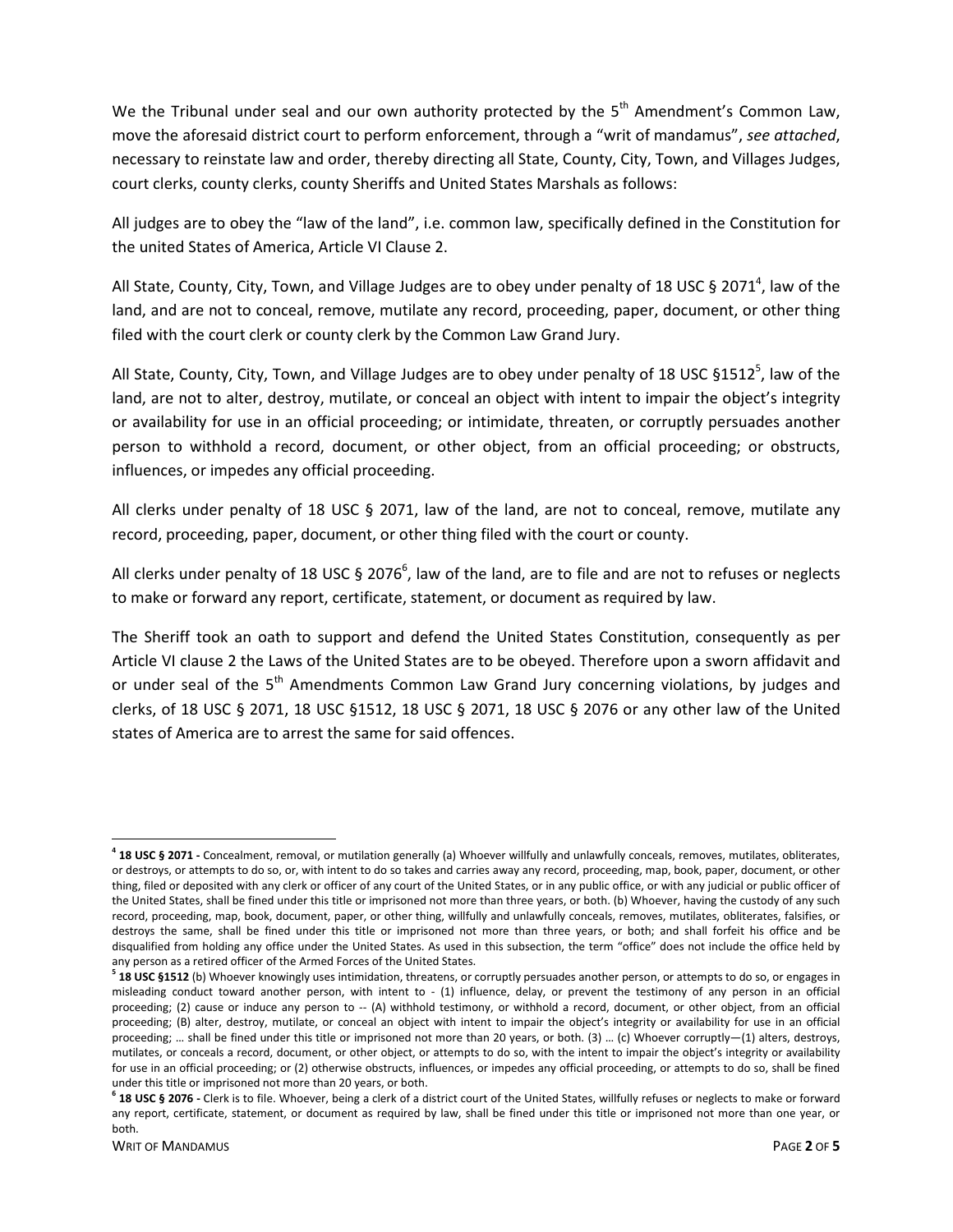Should the Sheriff fail to perform his duties, upon a sworn affidavit and or under seal of the  $5<sup>th</sup>$ Amendments Common Law Grand Jury concerning said violations the US Marshal shall arrest the Sheriff and the "Under Sheriff" shall perform said duties in his place.

Quoting the case United States v. Williams<sup>7</sup>, Justice Antonin Scalia writing for the majority said: "Because the grand jury is an institution separate from the courts, over whose functioning the courts do not preside no supervisory judicial authority exists. Rooted in long centuries of Anglo-American history<sup>8</sup>, the grand jury is mentioned in the Bill of Rights, but not in the body of the Constitution. It has not been textually assigned, therefore, to any of the branches described in the first three Articles. It is a constitutional fixture in its own right<sup>9</sup>, In fact the whole theory of its function is that it belongs to no branch of the institutional government, serving as a kind of buffer or referee between the Government and the people $10$ . Although the grand jury normally operates, of course, in the courthouse and under judicial auspices, its institutional relationship with the judicial branch has traditionally been, so to speak, at arm's length $11$ . Recognizing the tradition of independence, we have said that the Fifth Amendment's constitutional guarantee presupposes an investigative body acting independently of either prosecuting attorney or judge<sup>12</sup>. Given the grand jury's operational separateness from its constituting court, it should come as no surprise that we have been reluctant to invoke the judicial supervisory power as a basis for prescribing modes of grand jury procedure and the grand jury is unfettered by technical rules<sup>13</sup>.

Judges, clerks or anyone else are not to prevent, obstruct or interfere with the peoples' access into the courts in order to operate in the courthouse, under judicial auspices, for the administration of the Common Law Juries.

Therefore we the Constituted Unified Common Law Grand Juries of the fifty united States of America; including New York, Florida, Connecticut, Rhode Island, New Jersey, New Hampshire, Arizona, Massachusetts, Maryland, Maine, Washington, Pennsylvania, Minnesota, West Virginia, Colorado, Alabama, Illinois, Kansas, Oregon, Michigan and Numerous other American counties from the following states yet to be unified: Alaska, Arkansas, California, Delaware, Georgia, Hawaii, Idaho, Indiana, Iowa, Kentucky, Louisiana, Mississippi, Missouri, Montana, Nebraska, Nevada, New Mexico, North Carolina, North Dakota, Ohio, Oklahoma, South Carolina, South Dakota, Tennessee, Texas, Utah, Vermont, Virginia, Wisconsin and Wyoming, hereinafter the tribunal, in this court of record, order the United States District Court for the Northern District of New York, an Article III court bound under common law, to forthwith perform your vested authority, obey the contract and perform your duty under Article IV Section  $4^{14}$  and Article VI Clause  $2^{15}$  which guarantees to every state in this union a constitutional

<u>.</u>

 $^7$  UNITED STATES, v. WILLIAMS; No. 90-1972.112 S.Ct. 1735; 504 U.S. 36; 118 L.Ed.2d 352.

<sup>&</sup>lt;sup>8</sup> Hannah v. Larche, 363 U.S. 420, 490, 80 S.Ct. 1502, 1544, 4 L.Ed.2d 1307 (1960) (Frankfurter, J., concurring in result)

<sup>9</sup> United States v. Chanen, 549 F.2d 1306, 1312 (CA9 1977) (quoting Nixon v. Sirica, 159 U.S.App.D.C. 58, 70, n. 54, 487 F.2d 700, 712, n. 54 (1973)), cert. denied, 434 U.S. 825, 98 S.Ct. 72, 54 L.Ed.2d 83 (1977)

 $^{10}$  Stirone v. United States, 361 U.S. 212, 218, 80 S.Ct. 270, 273, 4 L.Ed.2d 252 (1960); Hale v. Henkel, 201 U.S. 43, 61, 26 S.Ct. 370, 373, 50 L.Ed. 652 (1906); G. Edwards, The Grand Jury 28-32 (1906).

<sup>11</sup> United States v. Calandra, 414 U.S. 338, 343, 94 S.Ct. 613, 617, 38 L.Ed.2d 561 (1974); Fed.Rule Crim.Proc. 6(a).

<sup>12</sup> Id., at 16, 93 S.Ct., at 773 (quoting Stirone, supra, 361 U.S., at 218, 80 S.Ct., at 273)

<sup>&</sup>lt;sup>13</sup> Id., at 364, 76 S.Ct., at 409.

<sup>&</sup>lt;sup>14</sup> Article IV Section 4. The United States shall guarantee to every state in this union a republican form of government, and shall protect each of them against invasion; and on application of the legislature, or of the executive (when the legislature cannot be convened) against domestic violence.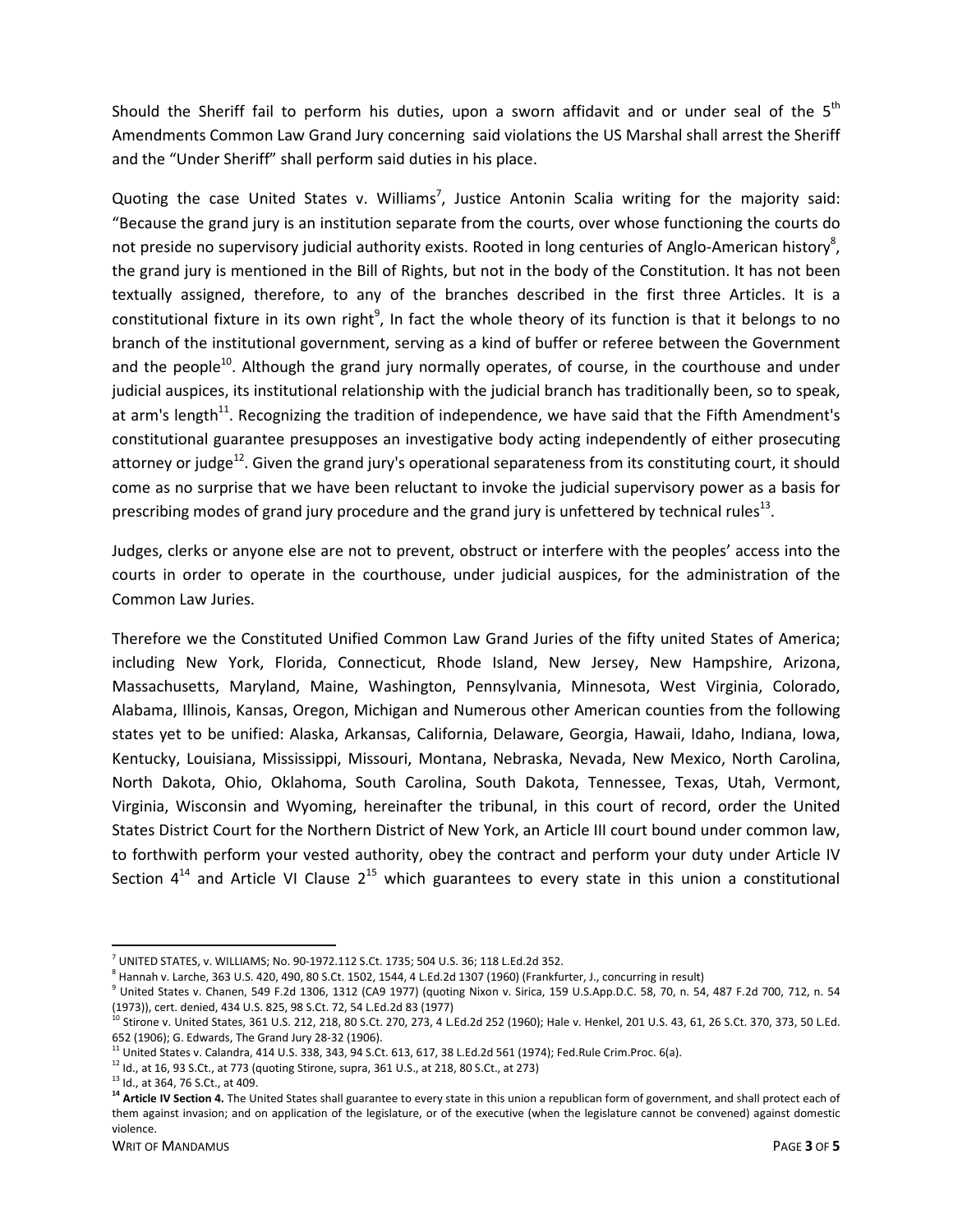republican form of government that the New York executive judiciary has and continues to do violence<sup>16</sup> to. *See Bill of Information, misprision of treason, attached*.

Attachments: Decision and order attached Writ of error attached Writ of mandamus Glenn T Suddaby True Bill against Glenn T Suddaby Memorandum of authorities Bill of Information, misprision of treason

*Signed by Order of the Unified New York Common Law Grand Jury and concurring States* 

\_\_\_\_\_\_\_\_\_\_\_\_\_\_\_\_\_\_\_\_\_\_\_\_\_\_\_\_\_\_\_\_\_\_\_\_\_\_\_\_\_\_\_

Grand Jury Foreman

## **SO ORDERED UNDER SEAL.**

Dated June 27, 2014; Dutchess County New York



 $\overline{\phantom{0}}$ **<sup>15</sup> Article VI Clause 2.** This Constitution, and the laws of the United States which shall be made in pursuance thereof; and all treaties made, or which shall be made, under the authority of the United States, shall be the supreme law of the land; and the judges in every state shall be bound thereby, anything in the Constitution or laws of any State to the contrary notwithstanding.

WRIT OF MANDAMUS PAGE **4** OF **5** <sup>16</sup> VIOLENCE. "No judicial process, whatever form it may assume, can have any lawful authority outside of the limits of the jurisdiction of the court or judge by whom it is issued; and an attempt to enforce it beyond these boundaries is nothing less than lawless violence." - Ableman v. Booth, 21 Howard 506 (1859)